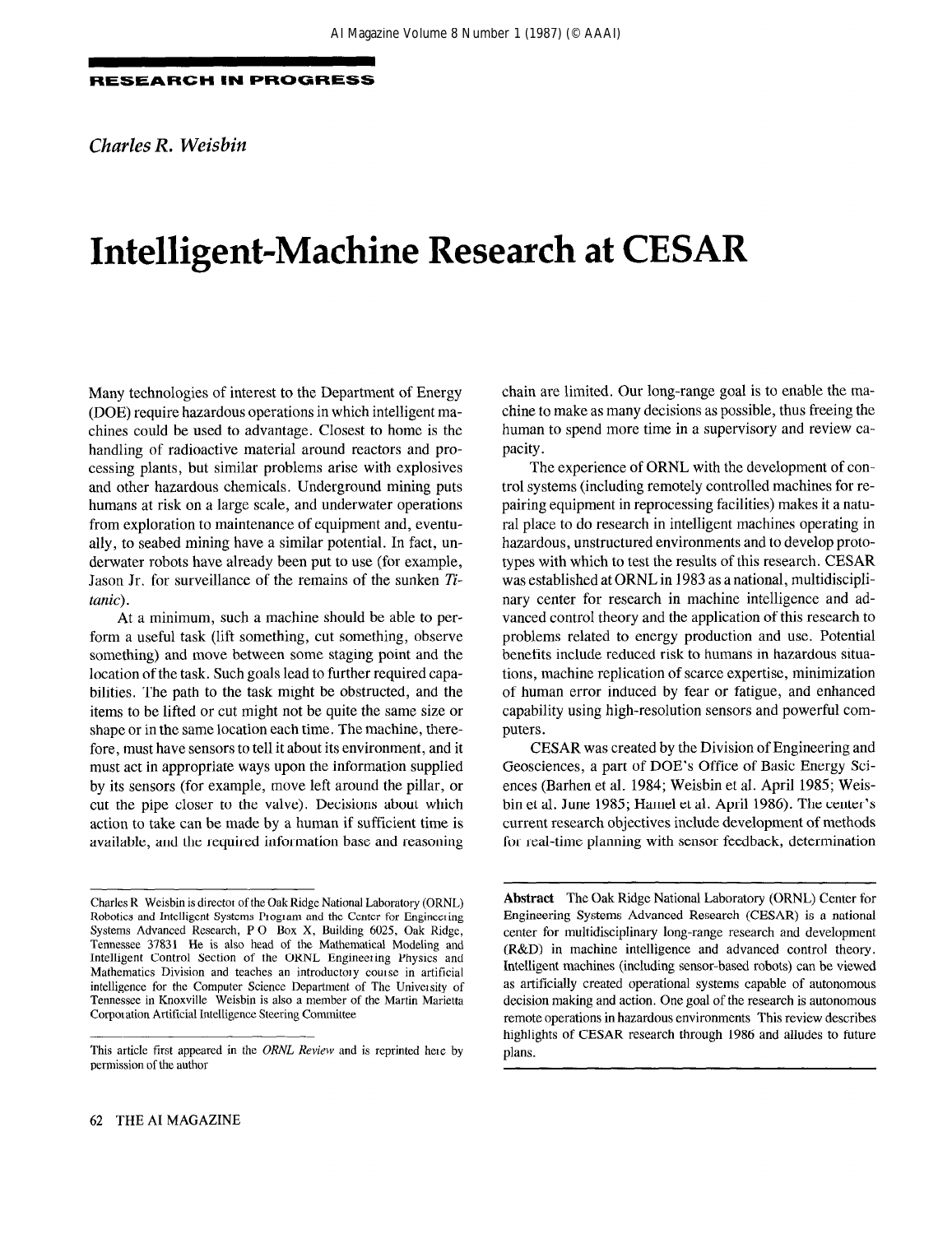of concurrent algorithms for optimal implementation on advanced parallel computers, formulation of a learning theory for enhanced knowledge acquisition and interpretation, modeling of the dynamics of flexible structures, generation of automated sensitivity analysis for model simplification and parameter identification, formulation and testing of a comprehensive uncertainty analysis methodology, generation of a machine vision system based on principles of human vision, and inclusion of this research within a system integration framework encompassing concept demonstration and feasibility (Weisbin et al. 1987).

The kinds of research necessary for such a program and the results that we have already obtained will perhaps be better understood if I first describe the particular machine which we are developing as a testing ground for our research results. It is the hostile environment robotic machine intelligence experiment series (HERMIES).

## The HERMIES-II Robot

The current experimental focus of the CESAR program is the mobile system HERMIES-II. William R. Hamel and Stephen M. Killough of ORNL's Instrumentation and Controls Division are the principal architects of HERMIES' evolution into a major research facility. HERMIES-II is a lowcost system developed for initial CESAR experimental activities with autonomous sensor-based robotic systems for use in unstructured work environments. Although limited in its basic performance capabilities, HERMIES-II incorporates mobility and manipulation as well as recently improved sensory feedback functions.

## Description

HERMIES is a self-powered mobile robot system comprising a wheel-driven chassis, dual-manipulator arms, onboard distributed processors, and a directionally controlled sensor platform. HERMIES-II (Hamel et al. April 1986) is propelled by a dual set of independent wheels having a common axle alignment and driven by separate direct-current (dc) motors (see figure 1).

The on-board computer and electronic equipment are located in an enclosure mounted above the drive chassis, and the dual-arm manipulator torso is located above the computers and electronics. The manipulators are five-degree-offreedom (DOF) units manufactured by Zenith/Heathkit and used on the HERO home robot. The torso assembly for the arms also includes a shoulder pitch motion for each arm and a base for single-shoulder rotation. The two-arm shoulder assembly has a total of thirteen DOF, and all axes are driven by stepping motors controlled directly by the 28 microprocessor dedicated to manipulator control.

Sonar scan data are preprocessed on board HERMIES and then transmitted via a 2400-baud RS-232 radio link to either the NCUBE or LMI Lambda computers for navigation planning. A ring of five sensors, each of which consists of a



Figure 1 Examining the HERMES-II Robot at CESAR.

phased array of four Polaroid transceivers, using sonar allows for a narrow effective beam width and rapid scan. The original stepping motor drives for the sensor pan-tilt control have been replaced with high-speed dc servodrives to permit the sonar ring to be stepped quickly. Consequently, the time required to scan a 180° region in front of HERMIES has been reduced from 80 to 7 s.

The dc servodrive of the tilt platform has been designed to accommodate not only the sonar array but also an infrared range detector and dual Sony miniature charge-coupleddevice (CCD) black-and-white cameras. The CCD cameras are part of a new image-processing system obtained to incorporate computer vision into HERMIES' sensor suite. The overall system is an International Robomation/Intelligence P-256 unit, which provides a pixel array of 256 x 256 spatial resolution with 8 bits characterizing possible brightness levels and an integral systolic array processor for reasonably high-speed execution of standard image operations. Much of our current image-processing research is being developed on our 64-node NCUBE hypercube parallel processor, in anticipation of a June 1987 target by which 16 NCUBE nodes (computational power roughly equivalent to 24 Vax ll/ 780s) will be mounted on-board HERMIES-II.

## Control System Architecture

The current HERMIES-II control system consists of a main microcomputer and a satellite microprocessor. The main microcomputer is a single-board computer based on the Intel-8088 microprocessor and the IBM OPC backplane. It controls an on-board 320K byte floppy disk drive and passes commands to a Zilog 28603 single-chip microcontroller, which performs the robot's manipulator control functions.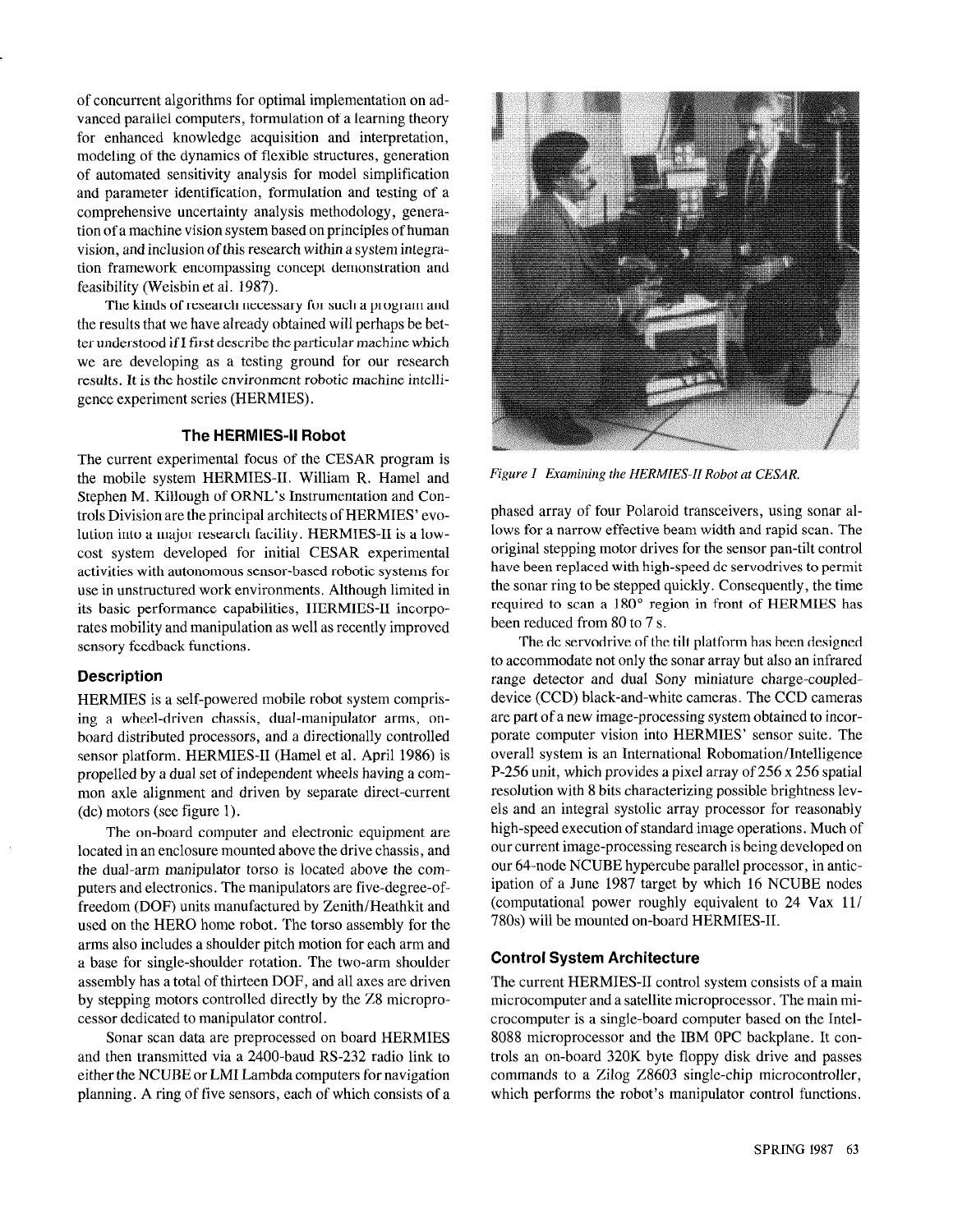Parameters are passed from the 8088 to the 28 via a 9600 baud serial link. The dual wheels of the robot are driven independently by two gear-head dc motors that provide a linear speed of 0.154 m/s (0.5 ft/s). HERMIES-II's position is open-loop controlled through the on-board 8088 by realtime monitoring of the wheel encoders and on-off control of the drive motors.

The 8088 microcomputer uses the polyForth operating system and the Forth computer language. Forth is a flexible language designed for control applications, combining the ease of high-level programming with speeds approaching that of an assembly language. Forth word definitions have been used to construct a HERMIES command language for controlling the basic functions of the robot. The radio link is used to issue these commands to the on-board 8088 in a direct ASCII format. As an example, the Forth word command "2 0 FMOVE" causes the robot to move forward 2 ft (0.6 m).

## Intelligent-Machine Navigation

The CESAR research in intelligent-machine navigation is currently led by Charles Jorgensen and Gerard de Saussure, supported by Ron Fryxell, Donna Jollay, Sitharma Iyengar, Nageswara Rao, Robert Ricks, Deanna Barnett, Moshe Goldstein, and Francois Pin. Collision-avoidance algorithms fall roughly into two categories: (1) if the position of an obstacle is known, the algorithms mathematically attempt to find optimal paths satisfying obstacle constraints and (2) if the position of an obstacle is unknown, environmentnavigation algorithms are usually of the generate-test-move variety in which a tentative path is proposed and tested for potential collisions. The move is executed if no collision is detected; otherwise, a new tentative path is generated (Jorgensen, et al. 1986; Goldstein et al. 1987; Iyengar et al. 1986).

## Sensory Feedback

Robot sensors include stereoscopic vision systems; fixed and mobile sonar range finders; laser range finders; touch, stress, and torque sensors; and collision detectors. Particular attention has been given at CESAR to the sonar systems used extensively for HERMIES-II navigation. Low-cost sonar devices function by sending a multifrequency sound pulse outward from a transducer in a cone-shaped wave front. The difference between time of emission and time of return is measured and an estimated distance calculated on the basis of how far the wave could travel in one-half the period measured.

Several well known difficulties occur when a robot uses sonar information to construct spatial distance maps from different scanning positions. First, sonar is sensitive to temperature changes. For example, if a sonar is calibrated at 27 '  $C (80^{\circ} \text{ F})$  and the actual room temperature is  $16^{\circ} C (60^{\circ} \text{ F})$ , a measured range of 11 m (35 ft) would be overestimated by

19.8 cm (7.8 in.) simply because of the temperature difference. Second, sonar is vulnerable to specular reflection and interacts with the texture of materials. The detectability of reflected sonar depends on signal energy and frequency. Frequencies useful in medical imaging are not practical for robotics. An example of this effect occurred in our early experiments using robot manipulators that attempted to grasp polyurethane foam blocks having extremely high sonar absorbency. For all intents and purposes, the blocks become sonar invisible. Other sonar problems result from the typically broad (35") conical shape of the sonar beam. A sonar map made by a robot in the CESAR laboratory (see figure 2) illustrates some of these effects. Current work at CESAR involves exploring the use of edge finding with vision image processing as well as sonar.



Figure 2. Sonar Recognition of Simple Obstacles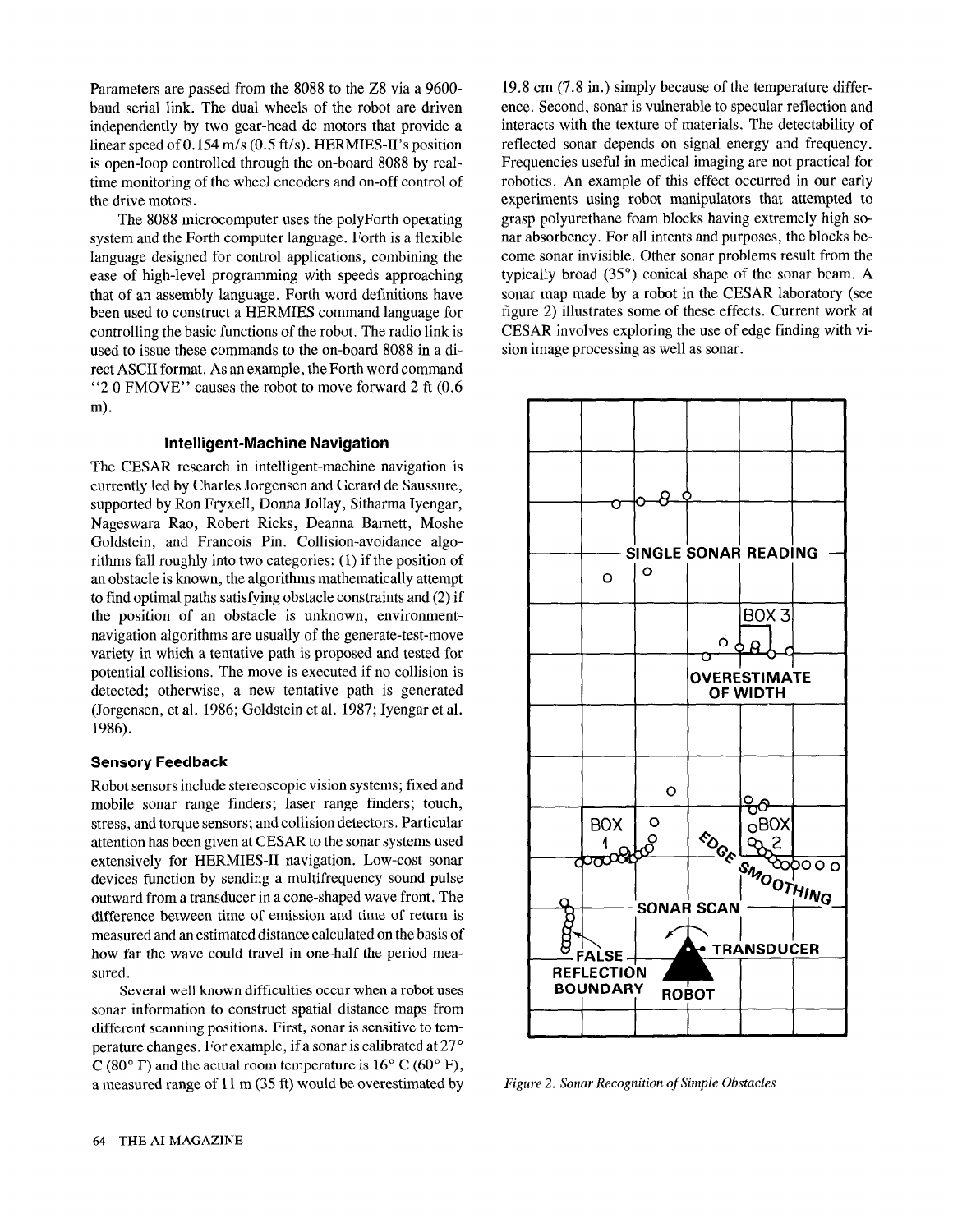## Navigation Control in Unexplored Terrain

It is not always easy for a robot to recognize a problem situation. Consider a simple maze problem (see Figure 3) in which the robot is given this control algorithm: When in a new area, first turn toward the goal you wish to reach. Take a sonar reading to see if the path is clear. If a path is clear, move. If it is not clear, take the first open path on either side of the line. Go one-half the distance to the goal. When you arrive at that location, turn toward the goal, and repeat the process.



Figure 3. The Need for Memory.

At first glance, such an algorithm appears usable. The clear path nearest to an ideal straight line is always the one taken. The half-distance criterion also ensures that if the robot is far from the goal, it will move to it rapidly and will make small, careful moves as it gets closer. However, the robot has no memory. As shown in figure 3, the robot's goal is directly on the other side of the wall. If the robot follows the initial algorithm, it will scan the corridor and after about a 90" left turn find the first open path halfway to the goal. The robot will begin to move up the corridor away from the goal. After a short distance, the robot will be far enough so that half the distance can be traveled by making a turn back toward the goal. What happens? The robot again moves into the dead-end corridor. In other words, without memory, the robot would loop recursively and never reach the goal. With a memory, previously blocked areas can be designated off limits for a time, gradually squeezing the robot out of deadend situations. Still other problems occur when navigation environments change quickly over time. Traversal can require continuous creation of new goals because unexpected obstacles invalidate previously formed navigation plans.

## Learning during Autonomous Navigation

Ideally, an autonomous vehicle should collect information about its local environment and at the same time build or modify a global world model that can be useful for general purposes. Iyengar and others have developed a method that enables a mobile robot to select and navigate paths in unexplored terrain while it systematically acquires information about the terrain as it navigates (Iyengar et al 1986).

Learning begins by classifying information about the space a robot explores. Figure 4 illustrates four independent traversals about obstacles whose locations are unknown to the robot before it begins. Traversals are represented using spatial graphs that map the history of robot obstacleavoidance movements onto a two-dimensional (2-D) coordinate system composed of edges (the paths traveled) and nodes (stopping points, turning points, or path intersections). The spatial graph provides a real-time data structure to record past movements; however, it is not efficient for planning future movements because no data are retained about the shapes of obstacles, areas of the room requiring further sensory analysis, or regions that are clear for maneuvering. Thus, a second type of graph structure called a *Voro*noi diagram is used to bound obstacles using polygons that can subsequently be labeled and associated with higherorder learning processes.



Figure 4. Four Traversals Completed from Starting Points  $(S_i)$  to Destinations  $(D_i)$  around Obstacles  $(O_i)$  Using Sensor-Based Navigation.

Consider determination of a new path from source point  $S_5$  to destination  $D_5$ , as in figure 5. A virtual source point  $S_5<sup>1</sup>$ and destination  $D_5^1$  are found from the Voronoi diagram corresponding to the nearest graph node points from the four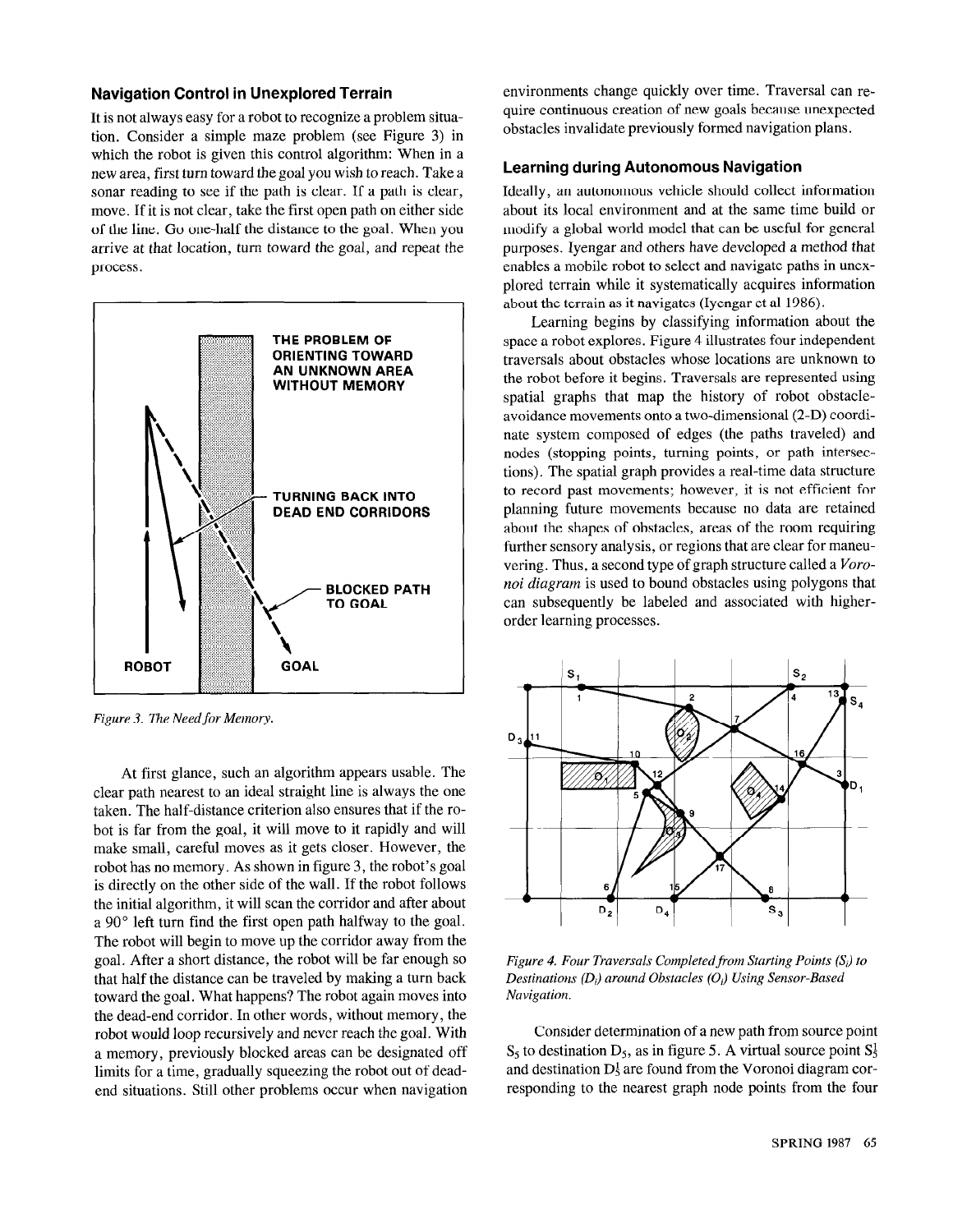





previous explorations. The paths from  $S_5$  to  $S_5$  and  $D_5$  to  $D_5$ are determined using localized sensor-based navigation.

The polygon  $P_2$  contains the source end of the line  $S_3^1D_5^1$ . The region  $P_2$  is scanned using the sensor, and the polygon  $P_2$ is partitioned into the regions  $P_2^1$ ,  $P_2^2$ , and  $P_2^3$ , as in figure 6. The regions  $P_2^1$  and  $P_2^3$  are free polygons, and the region  $P_2^2$  is an obstacle polygon with respect to the vertex  $S_5^1$ . At this point, the source end of  $S_5^1D_5^1$  is contained in the polygon  $P_2^2$ . The robot navigates along the obstacle boundary nearest to  $S_5^1D_5^1$ , arriving at intersection  $S_5^{11}$ . Next, the path  $S_5^{11}D_5^1$  is planned.

As illustrated in figure 7, the polygon  $P_3$ , which was previously unexplored, is partitioned (using sensor data) into the regions  $P_3^1$ ,  $P_3^2$ , and  $P_3^3$ .  $P_3^1$  and  $P_3^3$  are free polygons, and  $P_3^2$ is an obstacle polygon. At this stage,  $P_3^1$  contains the source end of  $S_5^1D_5^1$ ; the path  $S_5^1D_5^1$  is directly traversed. The final leg from  $D_5^1$  to  $D_5$  is traversed using sensor-based obstacle avoidance.

The final spatial graph of the terrain is given in figure 8. Note that the obstacles  $O_2$  and  $O_4$  are bounded by polygons smaller than those shown in figure 4. Also, the polygons  $P_2^1$ ,  $P_2^3$ ,  $P_3^1$ , and  $P_3^3$  are declared to be free polygons. Finally, regions  $P_2^3$  and  $P_3^3$  are combined to form a single free polygon. As additional paths are traversed, more and more polygons are explored, and the spatial graph is consolidated.

#### Extensions to Navigation Planning

Ron Fryxell, Robert Ricks, Deanna Barnett, Donna Jollay, and Gerard de Saussure are exploring the feasibility of using the process intelligent control (PICON) package as a basis for decision making and robotic control (Weisbin, deSaussure, and Kammer 1986). This software package was written by LISP Machine, Inc., for implementation on its Lambda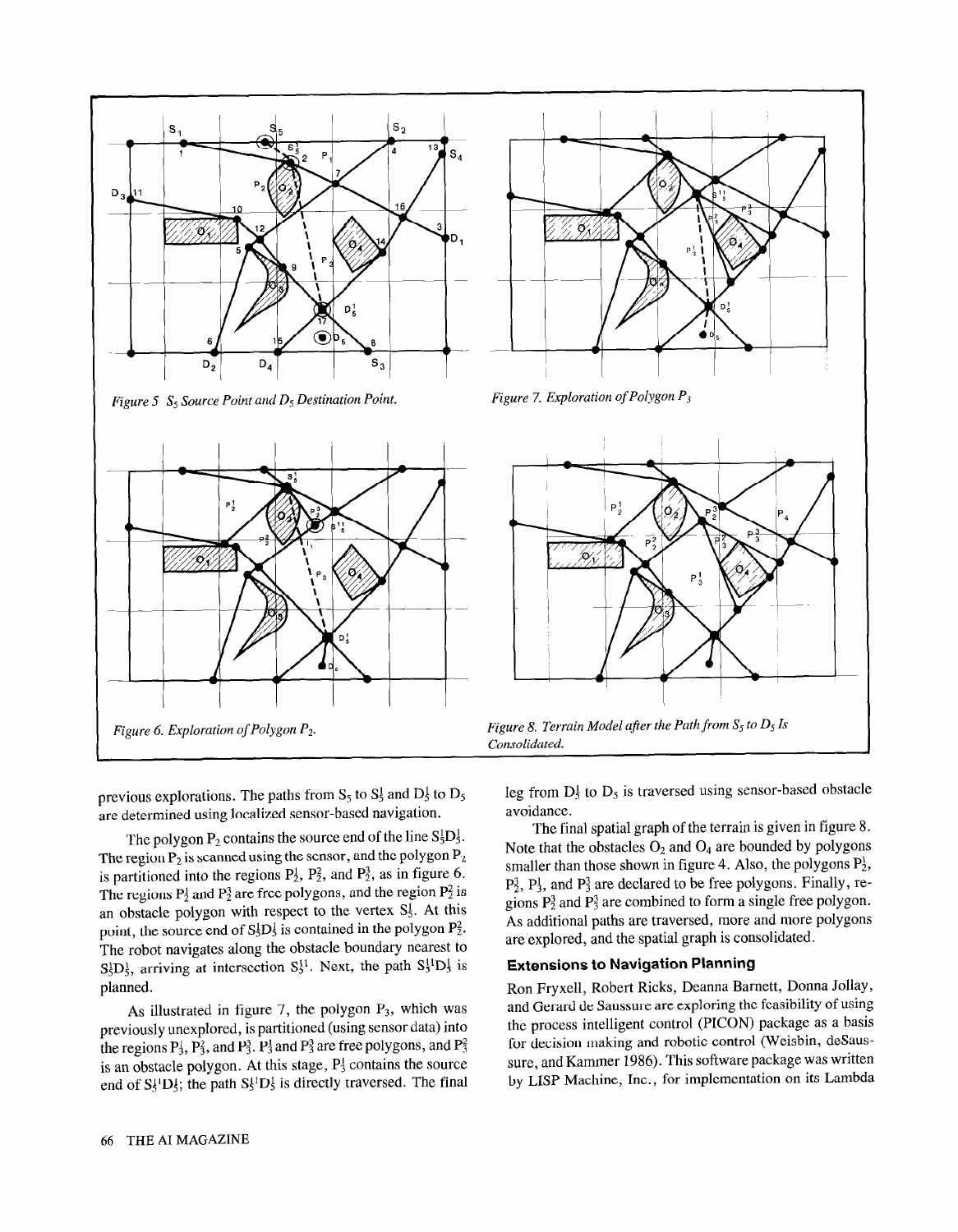## Characteristic

## ACtiOR

- 1. Stationary and over 3 ft tall.
- 2. Stationary and less than 3 ft
- 3. Has moved out of the way.
- 4. Is moving away from the robot.
- 5. Hs moving toward the robot.
- 1. Start the navigation algorithm from the current position.
- 2. Move forward to the obstacle, pick it up with the manipulator arms, put it to one side and proceed to the original destination. Anything shorter than 3 ft is guaranteed to be light enough to lift.
- 3. Proceed to the original destination.
- 4. Wait for the obstacle to clear the path and proceed to the original destination.
- 5. Check to the left and right with sonar; if clear, move out of the way. If both sides are blocked, go back to starting position and recheck escape routes to left and right.

#### Table 1. Diagnosis and Action on Unexpected Obstacles.

machine, which includes a dedicated LISP processor running in parallel and asynchronously with a Motorola 68010 processor. The software is partitioned between PICON (the LISP expert system, which operates on the dedicated LISP processor) and RTIME (written in C and running on the 68010.) RTIME handles routine tasks such as communications with the robot, sensor data analysis, path planning, and unusual-condition sensing, and PICON handles the operator interface, status monitoring, operation sequencing, and problem diagnosis. RTIME continuously monitors the communication channels between it and PICON for commands and passes to PICON information on the status of its operations. In addition, RTIME passes information on unexpected occurrences deduced from sensor data to PICON for highlevel analysis and waits for commands on how to intelligently react to these events.

An example navigation problem illustrates the use of the system. A navigation module written in  $C$  is made available to RTIME to be activated by a message from PICON. The module requests information on the robot's initial position, the goal position, the navigation algorithms to be used, and the command to proceed; these data are passed from PICON to RTIME.

In each forward movement of the robot, the front-fixed sonar is continually activated, and if it indicates an unexpected obstacle within 0.7 m (2 ft), the robot stops and reports the fact to RTIME along with the distance actually moved. RTIME stops the navigation algorithm, reports the situation to PICON, and waits for commands. PICON then requests information from RTIME about the unexpected obstacle: Two front sonar readings are taken at a fixed-time interval followed by a reading at a higher elevation. RTIME then passes this information about obstacle characteristics (for example, size and shape) to PICON. A diagnostic rule base in PICON is used to determine an appropriate action (see table 1).

In this way, the robot can respond not only to a changed environment but a dynamically changing one as well. The system is easily modified to activate various robot responses and to accommodate a larger variety of sensors by simply modifying the diagnostic rule base and adding modules to RTIME. A simple robot navigation problem (and possible solutions using a PICON knowledge base of 32 if-then rules) is illustrated in figure 9.

In another approach toward navigation planning, Matthew Hall, formerly of ORNL's Engineering Physics and Mathematics Division, has used an electricity-conduction analogy. Obstructed squares are regarded as insulators, and clear squares are regarded as conductors. A potential difference is placed between HERMIES' current location and the goal, and HERMIES then proceeds along a path based on the line of maximum current density. When this path encounters an unobserved square, a sonar scan is requested, the world model is updated, and navigation continues. The main computational expense of this approach is incurred in computing the current density, which involves solving the Laplace equation. However, this calculation takes only a few seconds. This approach to path planning offers an alternative to heuristic approaches.

In the area of knowledge representation, Moshe Goldstein leads in the development of a 3-D world modeling capability (Goldstein et al. 1987) based on methods of combinatorial geometry (CG), which are used widely in Monte Carlo particle transport calculations. Discrete measurements of range information that quantify the distances from the sensor focal plane to the object surface, are transformed to the surface representation. First, each measured point on the object surface is surrounded by a small sphere with a radius deter-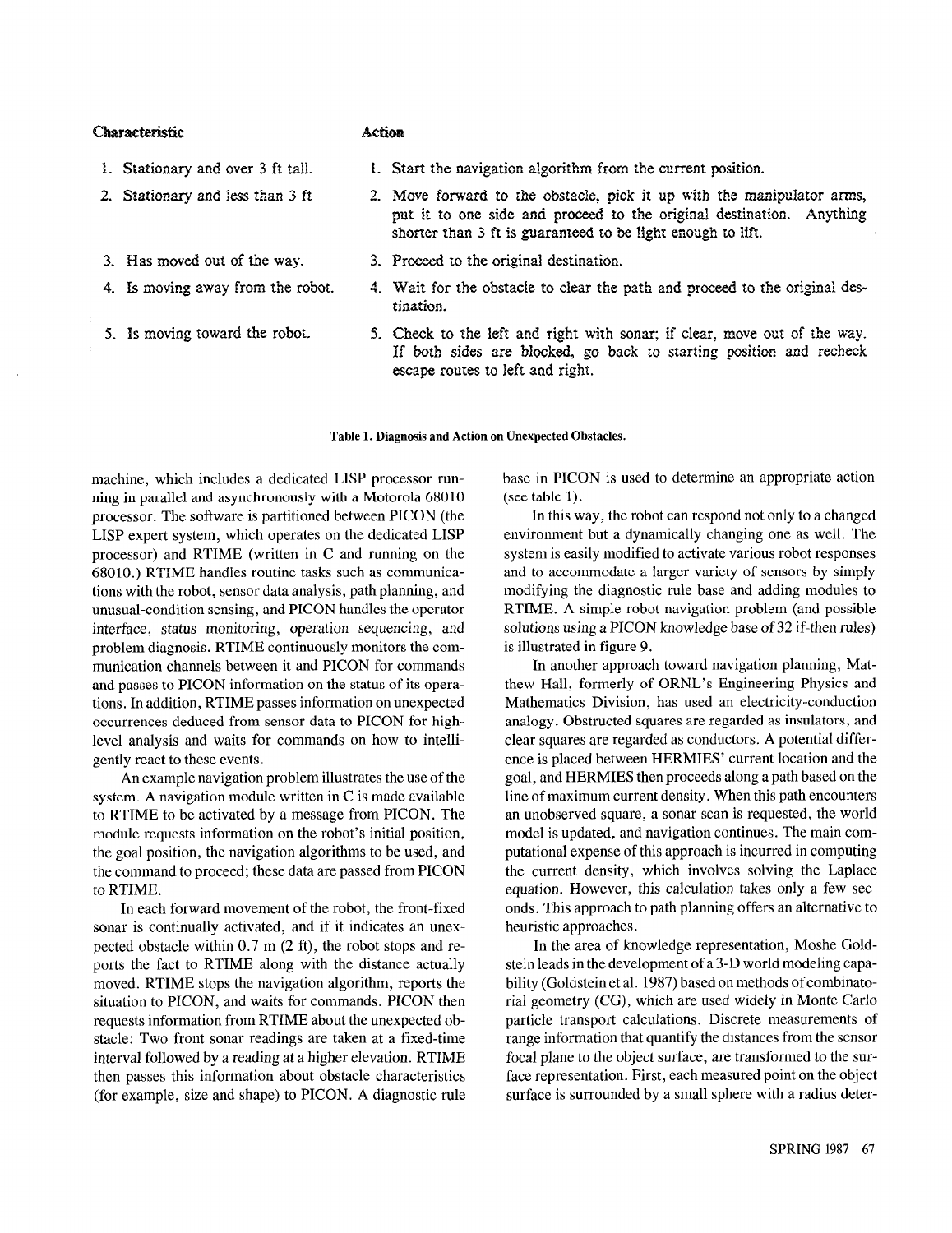

Figure 9 Sample Solution to a Navigation Problem Involving a Dynamic Environment

mined by the range to that point. Then, the 3-D shapes of the visible surfaces are obtained by taking the (Boolean) union of all the spheres. The result is an unambiguous representation of the object's boundary surfaces. The prelearned partial knowledge of the environment can also be represented using the CC method with a relatively small amount of data. Using the CG type of representation, distances of desired direction, to boundary surfaces of various objects are efficiently calculated. This CG feature is particularly useful for continuously verifying the world model against the data provided by the range finder, and for integrating range data from successive locations of the robot during motion. The feasibility of the proposed approach has been demonstrated using simulations of a spherical robot in a 3-D room in the presence of moving obstacles and inadequate prelearned partial knowledge of the environment.

## Advanced Computing

To enable a robotic system to work effectively in real time in an unstructured environment, a variety of highly complex mathematical problems, such as online planning, vision, sensor fusion, navigation, manipulation, dynamics, and control, must be solved. The computational requirements of these problems fall into the "supercomputer" class, but ultimately we need to solve them on board the autonomous robot. Jacob Barhen leads the CESAR effort in advanced computing to exploit concurrent computation (Barhen and Palmer 1986; Barhen 1985; Barhen and Halbert 1986; Barhen and Babcock 1984; Barhen August 1986), including the capability to dynamically balance the computational load among all processors in the system. He is supported in this effort by Ralph Einstein, Edith Halbert, Benjamin Toomerian, Judson Jones, Reinhold Mann, Charles Glover, and Michelle Clinard.

## Hypercube Ensembles

Hypercube ensembles refer to a multiprocessor design in which  $N$  (=  $2<sup>d</sup>$ ) identical microprocessor nodes are connected in a binary d-dimensional cube topology; each processor has its own local memory and is connected to d nearest neighbors directly. Communication is performed by message passing; the furthest communication distance between any two processors in the ensemble is d. For illustrative purposes, a few hypercubes of low order are shown in figure 10. A hypercube looks topologically identical from the point of view of each node: There are no corner-versus-edge or rootversus-leaf nodes as in regular grids or trees. This symmetry is particularly attractive for simplifying the dynamic reconfiguration of the system.



Figure 10 Hypercube Architecture in d Dimensions. An Order-d Hypercube Is Constructed Recursively from Two Order-(d-l) Cubes.

## The CESAR NCUBE Hypercube

The concurrent computation system now being investigated at CESAR was developed by NCUBE Corporation (see figure 11). lt contains 64 processors (6-d cube) in its initial implementation; the number of processors that can be accommodated is 1024, each designed to run conventional computer programs at about the speed of 1.5 VAX 11/78O's. Each processor has 128K bytes of local memory (which can be upgraded to SOOK/node) and can communicate directly with ten other processors through direct-memory access channels.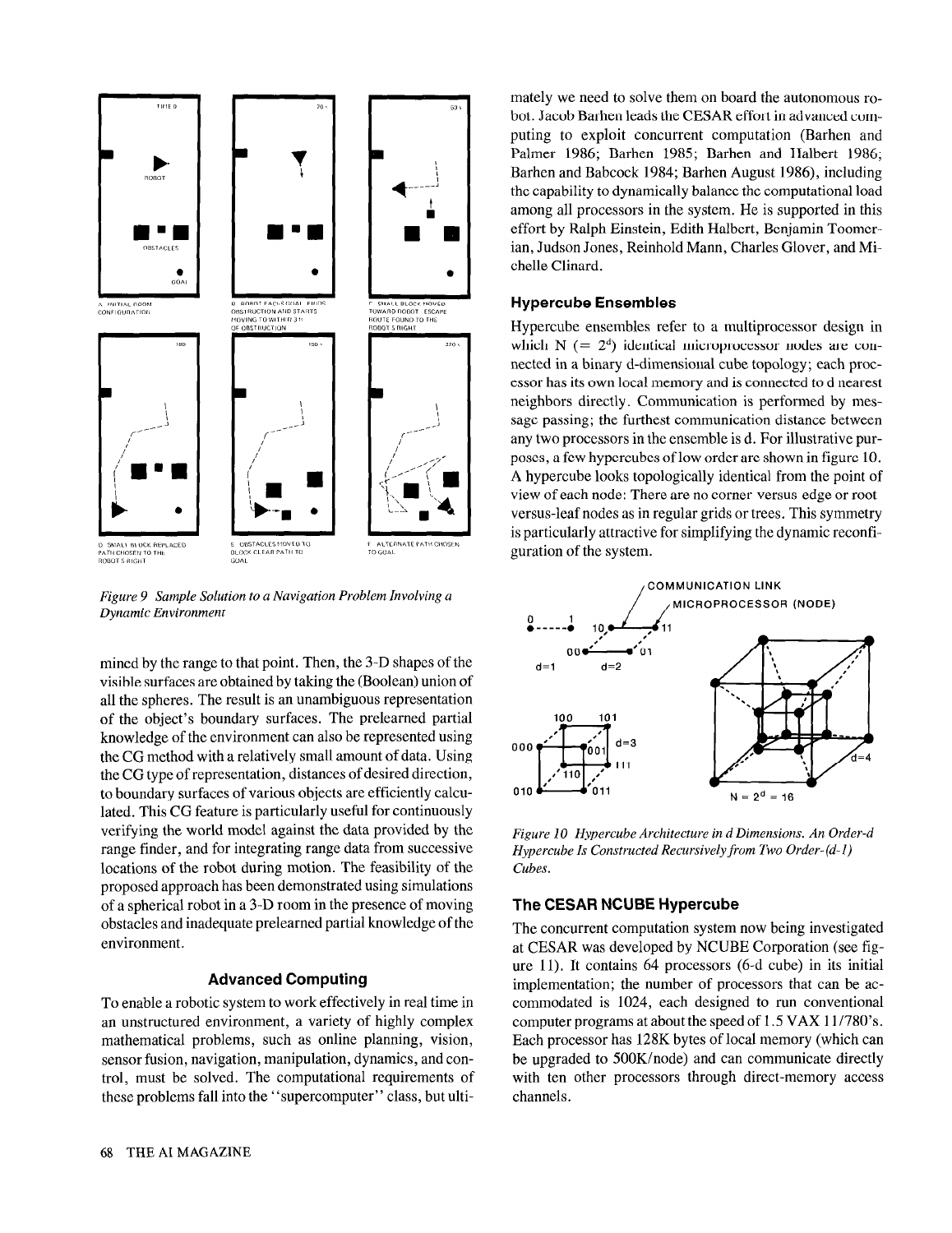

Figure Il. Operating the NCUBE Concurrent Processor in the CESAR Laboratory for Machine Intelligence. Up To 1024 Processors Can Be Enclosed in the Left-Hand-Side Box

The importance of this design for mobile robotics research is that when fully loaded, the hypercube has a capacity of approximately 500 million floating-point operations per second (500 Mflops) contained within a volume less than  $1 \text{ m}^3$  (including cooling and power supply) with a power consumption of approximatley 8 kW. The system can easily be scaled down for less demanding and compact applications (for example, 8 Mflops in something the size of an IBM PC AT). Compilers for Fortran-77 and C languages are available. The NCUBE node processor (see figure 12) is a complex chip of about 160,000 transistors that integrate a memory interface; communication links; and a 32-bit, generalpurpose processor, including 32- and 64-bit floating point on chip.



Figure 12. The NCUBE Node Processor.

## Concurrent Algorithms for HERMIES Navigation

Matthew Hall originally developed the NCUBE software for driving HERMIES by partitioning tasks into separate processes. Each process can be executed in a different node on the array board except that processes requiring input-output (I-O) with the outside world must be executed on the controller board. Current HERMIES-II software includes six processes: (1) input of instructions from a terminal, (2) input of data from HERMIES, (3) output of instructions to HER-MIES, (4) graphic display of the world model, (5) processing of sensor data and subsequent world modeling, and (6) navigation, Processes 1 through 4 must be run on the I-O board, while processes 5 and 6 can be run on the array board. As the complexity of HERMIES sensor data and environment increase, it is anticipated that processes 5 and 6 will be split into many different processes. Most recently, Judson Jones has extended the NCUBE software capability to allow positioning of the HERMIES-II manipulator arms.

## Advanced Operating Systems with Embedded Reasoning

The research in this area is a major long-term endeavor toward implementing machine intelligence through real-time control of a dynamically reconfigurable multiprocessor architecture. Reasoning and control functions are intimately associated with an operating system that provides for interrupt capability, priorities, communication, scheduling, and so on. This development includes all research in the four tasks discussed in the following subsections.

Treatment of Precedence Constraints (ROSES) The robot operating system expert scheduler (ROSES) system (Barhen and Halbert 1986) is being developed to schedule precedence-constrained tasks for computation by an ensemble of concurrent processors. This endeavor is particularly difficult when the number of tasks required exceeds the number of available processors or when the interconnection topology of the task graph differs from the interconnection topology of the computation ensemble. Multiprocessor scheduling has been studied extensively (Coffman 1976; Graham et al. 1979); excellent reviews can be found in the literature. The task of multiprocessor scheduling is to determine the appropriate sequence of tasks for assignment to available resources given a number of tasks and their associated precedence constraints. The ROSES approach seeks near-optimal solutions by combining heuristic techniques to minimize scheduling time as a function of the number and relationship of tasks with data structures in order to most efficiently use available computer memory and algorithms to control the search process and eliminate dead ends.

Hard-Real-Time Capabilities Many tasks in intelligent autonomous systems are expected to have stringent execu-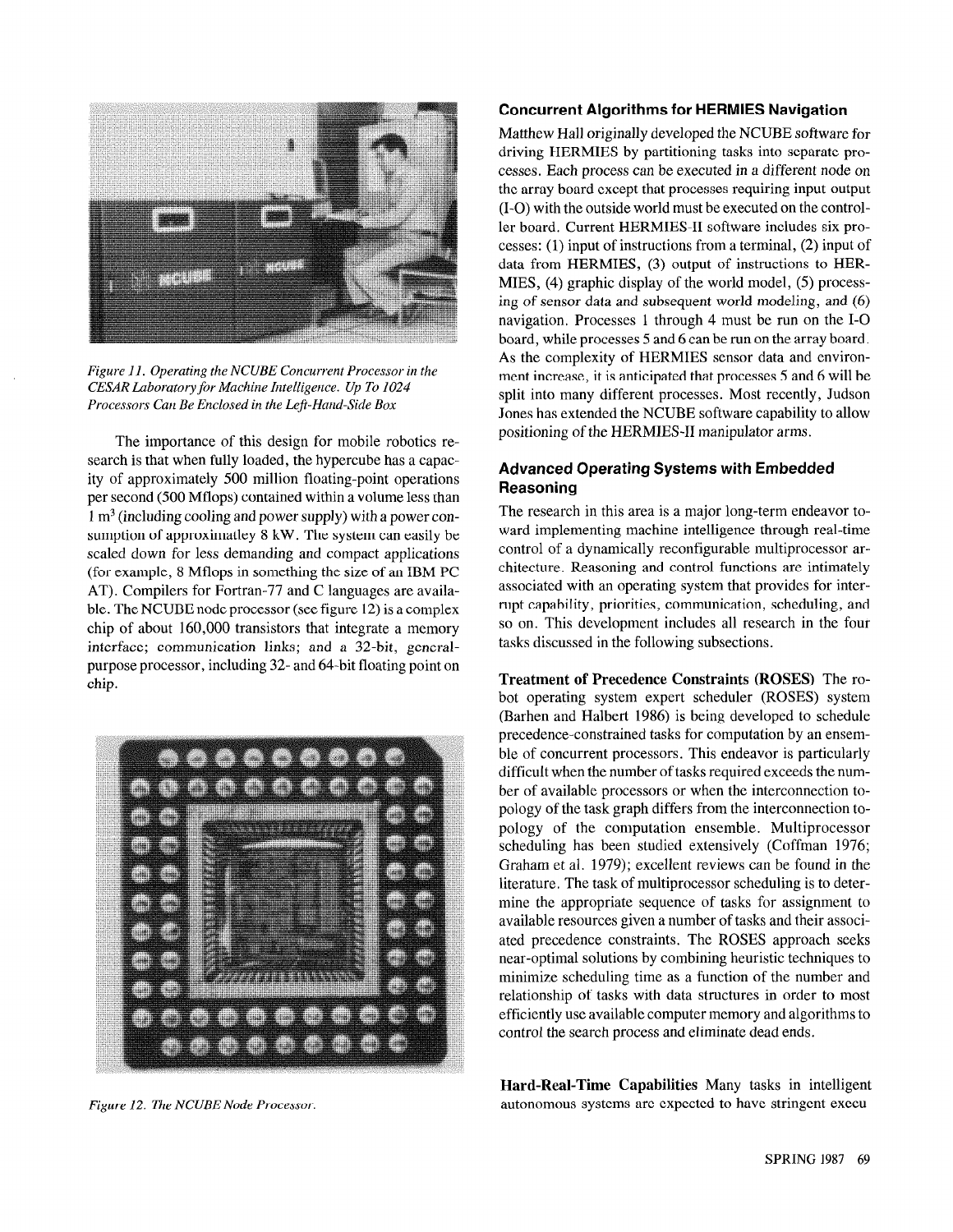tion deadlines. Such tasks are said to induce "hard-realtime" constraints on the system and present major difficulties in the design of the scheduling algorithms for a distributed operating system.

When previously unanticipated tasks, which must be completed prior to some absolute deadline, arrive at a processor node, methods must be developed to guarantee such compliance. The first attempt is to find an open window within the computation schedule already developed for that processor. If this attempt is unsuccessful, task shuffling within the schedule is considered (that is, a check to determine whether already scheduled nonperiodic tasks can be rescheduled at an earlier time to guarantee the newly arriving task is completed prior to its deadline). Finally, internode task bidding is considered for guaranteeing successful task completion. Algorithm development for such scheduling capability is currently under way.

Virtual Time In multiprocessor systems in which task computations are migrated among processor nodes to improve efficiency, one cannot guarantee that messages intended for a particular process will arrive in the temporal order in which they were sent. A virtual-time paradigm is being developed (Einstein and Barhen 1987) as a synchronization mechanism to cope with this problem. This research builds on a version of the Caltech hypercube simulator made available to CE-SAR.

The Caltech simulator as received by CESAR was such that (1) all nodes executed the same program, (2) message passing was assumed to occur only between nearest neighbors, and (3) all messages were received in the sequence they were sent. Because the CESAR emphasis is on problems characterized by structures irregular in time and space, modifications were made such that (1) nodes can now execute totally different programs, (2) message passing is from any process to any other at any time, and (3) tasks are initiated after the necessary messages have been received. The next phase of research involves the implementation of the virtualtime algorithms (including modification of tentative plans based on new messages from other processors that invalidate previous assumptions) into the NCUBE VERTEX operating system.

Simulated Annealing To address the load-balancing problem, Barhen has proposed using a simulated annealing method. Simulated annealing has been proposed as an effective method for determining global minima of combinatorial optimization problems involving many degrees of freedom. In analogy with statistical mechanics, each processor n could correspond to a lattice site in d dimensional space, and each process i would correspond to a particle. The kinetic energy of particle i is identified with the nonmessage-passing portion of the execution time of the corresponding process. A potential energy  $V_i$  represents the total time spent by process i for communication. To induce processes to spread out, a repulsive potential is introduced corresponding to the difference between the specific processor computational load and the average. The total energy of the system is then minimized to determine appropriate task allocations among processors.

## Hypercube Algorithms for Robot Dynamics

The pioneering work of J, Y, S, Luh and C, S, Lin  $(1982)$  of Clemson University on scheduling of parallel computations for a computer-controlled mechanical manipulator has served as a benchmark for subsequent R&D of parallel algorithms for robot dynamics. Barhen and Einstein have examined the same problem using a modified version of ROSES, and results for the forward recursion (base-to-tip equations of motion) involving 144 tasks indicate that the speed of computation increases with the increasing number of processors-but only up to a point. Beyond this, adding processors is a waste of computing resources.

Direct running-time comparisons are not appropriate because of the different hardware used by Lin and the CE-SAR group; the individual NCUBE nodes were designed by NCUBE to be about an order of magnitude faster than previously used microprocessors. Timing studies are under way now to verify these assertions. However, the load balance reported by Barhen and Einstein for the most unbalanced node in this benchmark was about 95 % for four processors compared with 5 % reported by Luh and Lin in an architecture in which one processor is assigned for each joint.

## Artificial Neuromorphic Systems

Artificial neuromorphic systems (ANS) are adaptive dynamical systems that can carry out useful information processing by means of their state response to initial or continuous input. The excitement behind ANS is the hope that they can provide practical solutions to some of the problems that have confounded computer science and artificial intelligence for the last 30 years. These include fully parallel search through spatiotemporal information patterns, automated acquisition of knowledge from observation correlated activity, and realtime control of complex systems through self-organizing associative recall of command sequences and fast adaptive optimization.

The CESAR research in this area (Barhen 1987) is relatively new and focuses on four major themes: (1)simulation of large scale neural networks on a hypercube supercomputer, (2) combinatorial optimization, (3) machine intelligence (for example, expert systems, learning, vision, multisensor integration, and so on), and (4) cross-disciplinary issues such as stability and storage capacity.

# Machine Vision Based on Human Neural Mechanisms

The CESAR team has initiated a research effort to develop a robot vision system based on principles of human vision (for example, massive parallelism, dynamic feedback, and mul-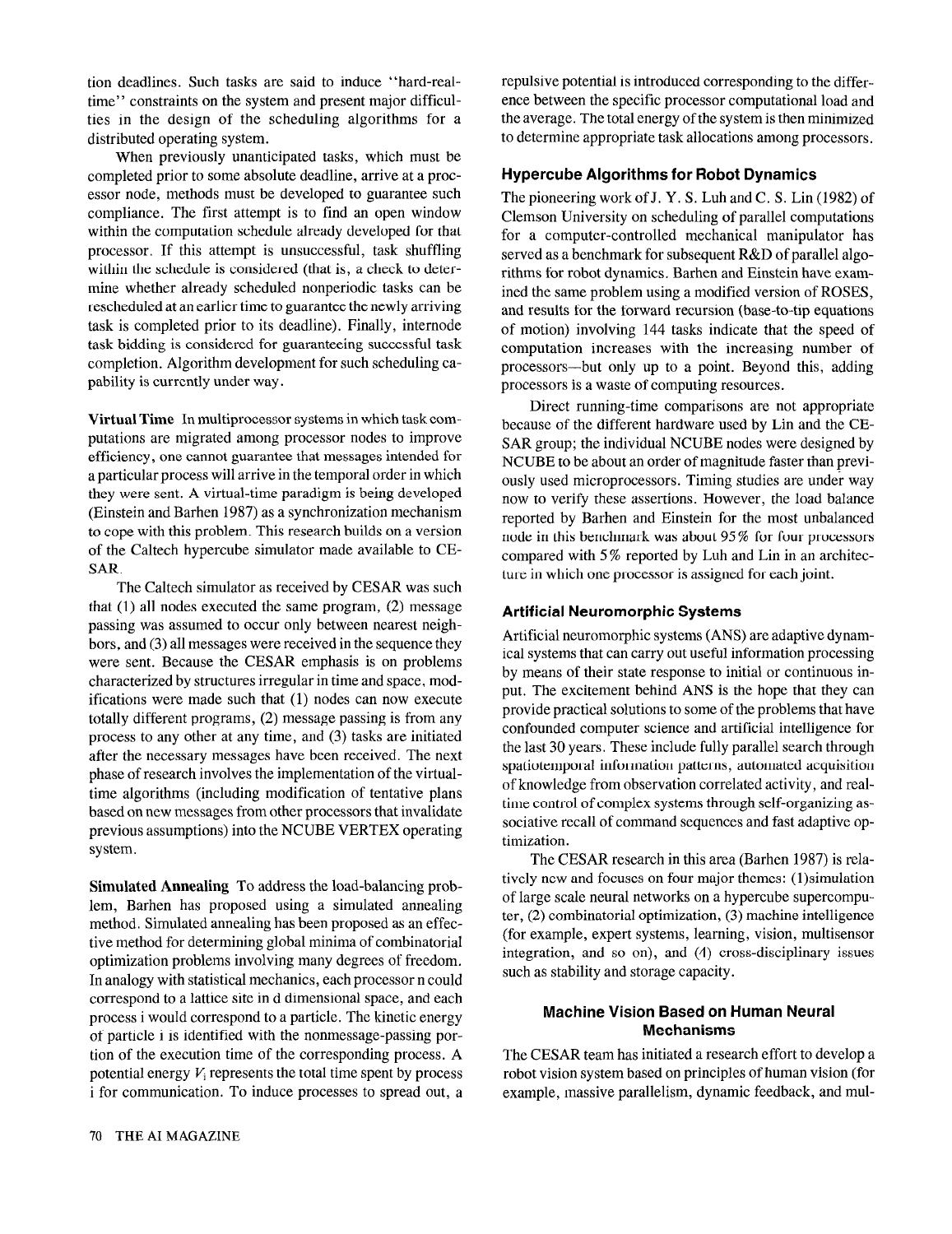tilayer pattern recognition) (Jorgensen, Gawronski, and Holly 1986). During the first year (research was led by Charles Jorgensen and Richard Gawronski), the modeling effort concentrated on understanding the electrochemical processes in the retina that follow photochemical conversion of the light impinging on the human eye. Two types of neural models were considered. The first represents neural layers in terms of static 2-D linear equations using a linear matrix and linear feedback. The second considers dynamic 2-D nonlinear processes using matrixes of nonlinear differential equations. The first set of equations was parameterized using psychophysical data drawn from subjective judgments about the intensity of three visual illusions (see figure 13). The experimental results were used in a Fourier solution process, which was then applied to new illusions and compared with human subjective results through dimensional plots of transformed pixel intensities. The second set of equations was studied using a computer simulation operating on digitized picture matrixes.



Figure 13. Testing the New CESAR Machine Vision System Being Developed for the U. S. Army Human Engineering laboratory.

Although near-term generation of neural-based processors is still out of reach, the development of systems having silicon-based neurons at the front end and patternrecognition technologies at the higher levels might be feasible. A transition from static to dynamic models and models for higher-level perception remain to be developed.

Finally, appropriate task decomposition of imageprocessing algorithms for asynchronous parallel operation will be essential to achieve the required speed improvements. Current CESAR research in machine vision and multisensor integration using the NCUBE is led by Judson Jones and Reinhold Mann.

## CESAR Research Manipulator

The CESAR research manipulator (CESARM) is being developed by Scott Babcock and Bill Hamel to support their



Figure 14 The CESAR Research Manipulator.

studies in robot dynamics and control (see figure 14). The CESARM incorporates several fundamental characteristics important for mobile operation. Mobility requires that overall weight and power consumption be minimized; thus, manipulators must be designed with low weight-to-capacity ratios. The manipulator being developed weighs approximately 68 kg (150 lbs) and can lift about 13.6 kg (30 lbs)-a weight-to-capacity ratio of approximately 5, a factor of 4 improvement over typical industrial manipulators.

Drive motors for the upper arm roll, elbow pitch, and wrist pitch, yaw, and roll are centralized at the shoulder to minimize the inertia and the actuator size (see figure 15). Note that the 3-DOF wrist is cable driven.

Complex tasks will require high dexterity. The CESAR research manipulator has 7 DOF plus the parallel jaw gripper to be used as the initial end effector. The manipulator's lowfriction drive train, together with the redundant degree of freedom, provides an ideal research tool for dexterous manipulation. The manipulator incorporates a unique 3-DOF spherical wrist whose singularities occur only at the extremities of motion. A flange interface between the wrist and the parallel jaw gripper will facilitate research using other end effecters, such as multifingered hands.

The CESAR experimental manipulator design is based on teleoperation technology developed at ORNL as part of DOE's Consolidated Fuel Reprocessing Program (Hamel and Babcock 1986). The CESARM control system is designed around the VME bus. The initial implementation uses three Motorola 68010 processors and the Forth programming language. Plans include upgrading to Motorola 68020 processors when practical and eventually interfacing CE-SARM to the CESAR hypercube.

Currently, mass and inertia properties of the manipulator are being determined experimentally for use in a mathematical model, and a simple torsional pendulum has been built for use in determining individual link inertias. The re-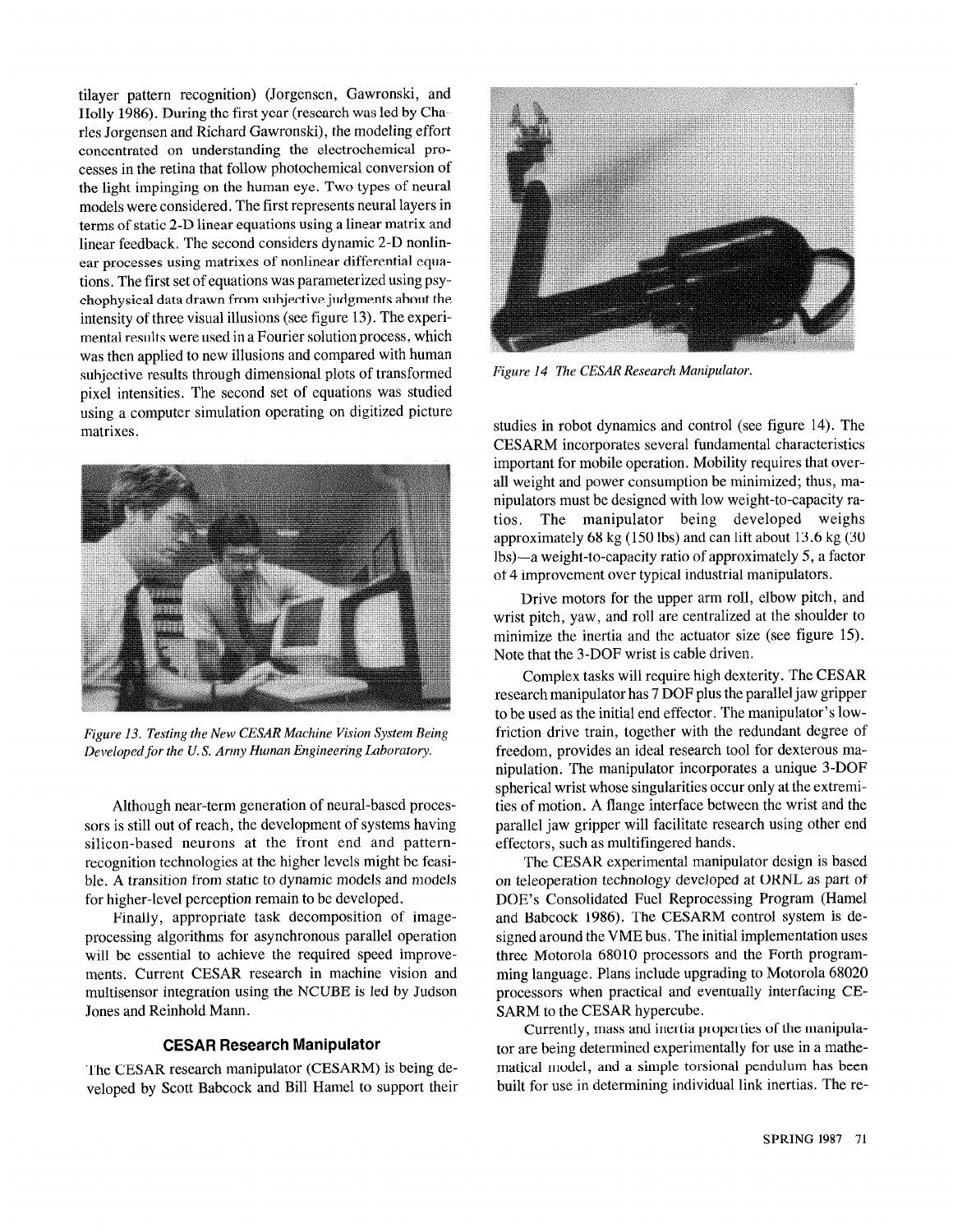

Figure 15. CESAR Research Manipulator Power Transmission.

maining model parameters, such as compliance and friction, will be identified from manipulator test data. This effort will provide a verified model with complete parametric data that should be useful to the entire robotics research community.

Near-term plans include experimental verification of controller structures similar to recently formulated inversedynamics position control and position-force control algorithms for manipulators having compliant drivetrains (Forrest-Barlach and Babcock 1987; Forrest and Babcock 1985). This experimental verification is important because the cycle time of typical industrial manipulators is limited by vibrational characteristics associated with drivetrain compliance, and current industrial robotic control is based on rigidbody dynamics. Our long-term goal is the coordinated control of two compliant manipulators mounted on a mobile platform.

#### Sensitivity and Uncertainty Analysis

Ed Oblow leads the CESAR effort in developing methods for automated derivative generation and systematic uncertainty analysis. Oblow is currently supported in this effort by Martin Beckerman, Francois Pin, and Brian Worley. First derivatives (sensitivities) are required for model-simplification studies and parameter identification of complex calculations such as robot dynamics. A comprehensive uncertainty analysis is required to handle numerical data uncertainties (such as occur in sensor measurements), rule and heuristic uncertainties (for searches and decision), and structural uncertainties for vision and language problems. Each of these uncertainties must be properly represented and combined for use in different decision-making environments. This work is jointly sponsored by DOE's Office of Nuclear Waste Isolation.

## Sensitivity Analysis

Sensitivity theory has been used in many fields over the past two decades to assess the importance of variations in modeling data and parameters on calculated model results (Weisbin et al. 1982; Stacey 1974; Tomovic and Vukobratovic 1972; Frank 1978; Cacuci et al. 1980; Myers 1971). Sensitivity determination based on reruns is usually unwieldy for complex programs having large databases. Statistical methods are not comprehensive enough and require associated a priori engineering judgment of importance for much of the data set. Adjoint methods have required significant code development prior to implementation.

Oblow, Pin, and Worley have developed and validated an automated procedure for performing sensitivity analysis. The procedure uses a new Fortran precompiler that has computer calculus capabilities. The new compiler is called the gradient enhanced software system (GRESS); in it each Fortran line corresponding to storage operations is analytically differentiated, and total first derivatives are propagated using the chain rule. The GRESS system (Oblow 1983; Oblow 1985; Oblow, Pin and Wright 1986; Worley and Wright 1985) has now been successfully tested on several major codes. The major advantage of the GRESS language is its ability to process the model source program as data; no special effort is needed to specify the model.

## Uncertainty Analysis

Oblow has also developed a theoretical framework for uncertainty analyses that can be used in artificial intelligence domains. The result is a hybrid uncertainty theory (Otheory) developed to bridge the gap between fuzzy-set theory and Bayesian inference theory (Oblow 1986). The intersection operator proposed combines belief from independent sources into a new belief set in a manner previously thought only possible in a probability framework using Bayes' theorem.

The basic operations defined for O-theory include dominance and order, union, intersection, complement, and general mappings. The formal connection between mass and probability derived by Oblow suggests that the distinctions between Dempster-Shafer theory (DST) and probability theory are far less consequential than previously believed. The Dempster-Shafer theory conception of uncommitted belief was shown to be compatible with classic probability theory. O-theory is currently being tested with reference to expert systems and sensor fusion by Martin Beckerman.

#### CESAR Program Development and Interactions

CESAR has organized and led two major national workshops. In November 1983 a workshop entitled "Research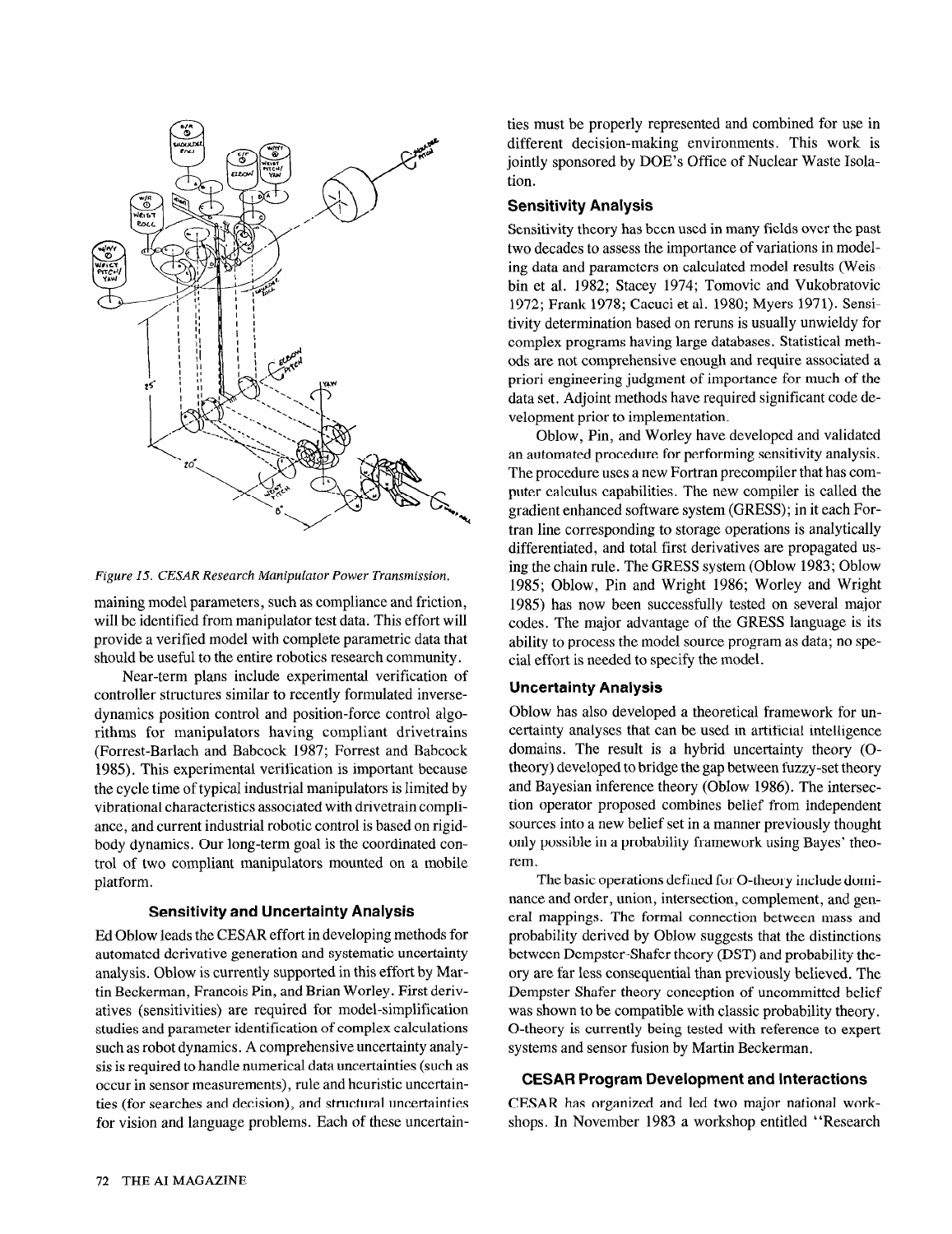Needs in Intelligent Machines" was held to develop longrange goals and priorities. In August 1985 CESAR conducted a second workshop, "Planning and Sensing for Autonomous Navigation," in conjunction with the International Joint Conference on Artificial Intelligence.

Based on R&D results to date, other federal agencies have elected to participate in the sponsorship of CESAR. The U.S. Army Human Engineering Laboratory (HEL) is supporting research in soldier-machine system development, which has applications for projects that require dexterous manipulation in hazardous environments, such as explosive ordnance disposal and vehicle refueling and decontamination. HEL is also supporting research that explores the feasibility of applying human neural models to advanced robotic vision systems. The Air Force Wright Aeronautical Laboratories is sponsoring research in concurrent computation that exploits the potential speed, compactness, and versatility offered by the CESAR hypercube ensemble machine with application to multisensor integration. The Strategic Defense Initiative program is supporting CE-SAR research in real time operating system development and neural networks. Finally, the DOE Office of Nuclear Energy is sponsoring a program coordinated by CESAR, that is intended to lead to the development of a surrogate man operating in nuclear reactor environments.

## Summary and Conclusions

The following paragraphs present a summary of CESAR's achievements through fiscal year 1986.

The directionally controlled sensor suite of our HERMIES-II mobile robot was upgraded to include a phased array of sonar sensors and a new vision system. HERMIES-II now has full-duplex communication with our NCUBE hypercube ensemble computer and a dedicated LMI LISP machine and has been controlled by both as distributed brains in various experiments involving near-real-time task planning, path planning, and vision.

Navigation algorithms have been successfully generated and augmented using learning techniques that record and synthesize information from multiple journeys and allow for continuous transition from local- to global-path optimality. Deterministic navigation approaches based on analogy to electric conduction (that is, obstructing squares regarded as insulators) have been implemented and offer an alternative to existing heuristic search techniques.

A new research manipulator (CESARM) adapted from the Consolidated Fuel Reprocessing Program has been designed and built and now allows our analytical work on the modeling and control of manipulators to be experimentally verified. The manipulator weighs approximately 68 kg (150 lbs) and can lift approximately 13.6 kg (30 lbs), which is a weight-to-capacity ratio of about 5, a factor of 4 improvement over typical industrial manipulators (which are necessarily heavy and rigid so they can precisely perform repetitive operations).

A computer design based on a hypercube architecture is currently being investigated by CESAR. The system can accomodate 1024 32-bit processors, which were developed by NCUBE Corporation. Each processor is designed to have the power of about 1.5 VAX 11/78Os and can be connected to their nearest neighbors; however, because very large scale integration technology is used, the total physical volume of the NCUBE machine is less than  $1 \text{ m}^3$ . The initial CESAR configuration is a six-dimensional cube that became fully operational in January 1986. Current research focuses on generalizing the simulated annealing global-optimization methodology to systems having a varying number of degrees of freedom and on exploring its applicability to the static and dynamic load balancing of large-scale, message-passing hypercube multiprocessors. A significant effort is under way to develop operating-system concepts such as virtual time. In addition, the development of parallel algorithms for machine vision is receiving increasing attention. In particular, work was initiated to study the applicability of human neural mechanisms to robotic vision. Mathematical models were developed that describe the first three layers of the retina; these models were evaluated using psychophysical experiments to parameterize the retinal equations and independently test their validity.

Our GRESS calculus precompiler is now being used for automated derivative generation that supports modelsimplification studies and parameter identification. Each Fortran line corresponding to storage operations is analytically differentiated, and total first derivatives are propagated using the chain rule. The GRESS system has now been successfully tested on several major codes. The primary advantage of the GRESS language is its ability to process the model source program as data; no special effort is needed to specify the model.

A new uncertainty theory (O-theory) has been developed in an attempt to combine and synthesize the strengths of Dempster-Shafer theory), fuzzy-set theory, and Bayesian inference theory to retain the probabilistic basis of Bayesian inference theory, the beliefs and possibilities of Dempster-Shafer theory, and the mathematical diversity and rigor of fuzzy-set theory. The theory is examined with respect to multisensor integration and expert system applications.

In making the transition from the teleoperated systems of today to the autonomous systems of tomorrow, CESAR is completing preliminary plans for HERMIES-III. Barry Burke serves as the coordinator for this effort. This robot will have two dexterous arms (dual CESARMs instead of the one CESARM of HERMIES-II) and will outperform HERMIES-II in sensing the environment, because of its high-resolution vision and a laser scanner. HERMIES-III will also be smarter than its predecessor. Its brain will be a mobile hypercube parallel computer, which has enormous processing power for rapid reasoning, learning, and decision making.